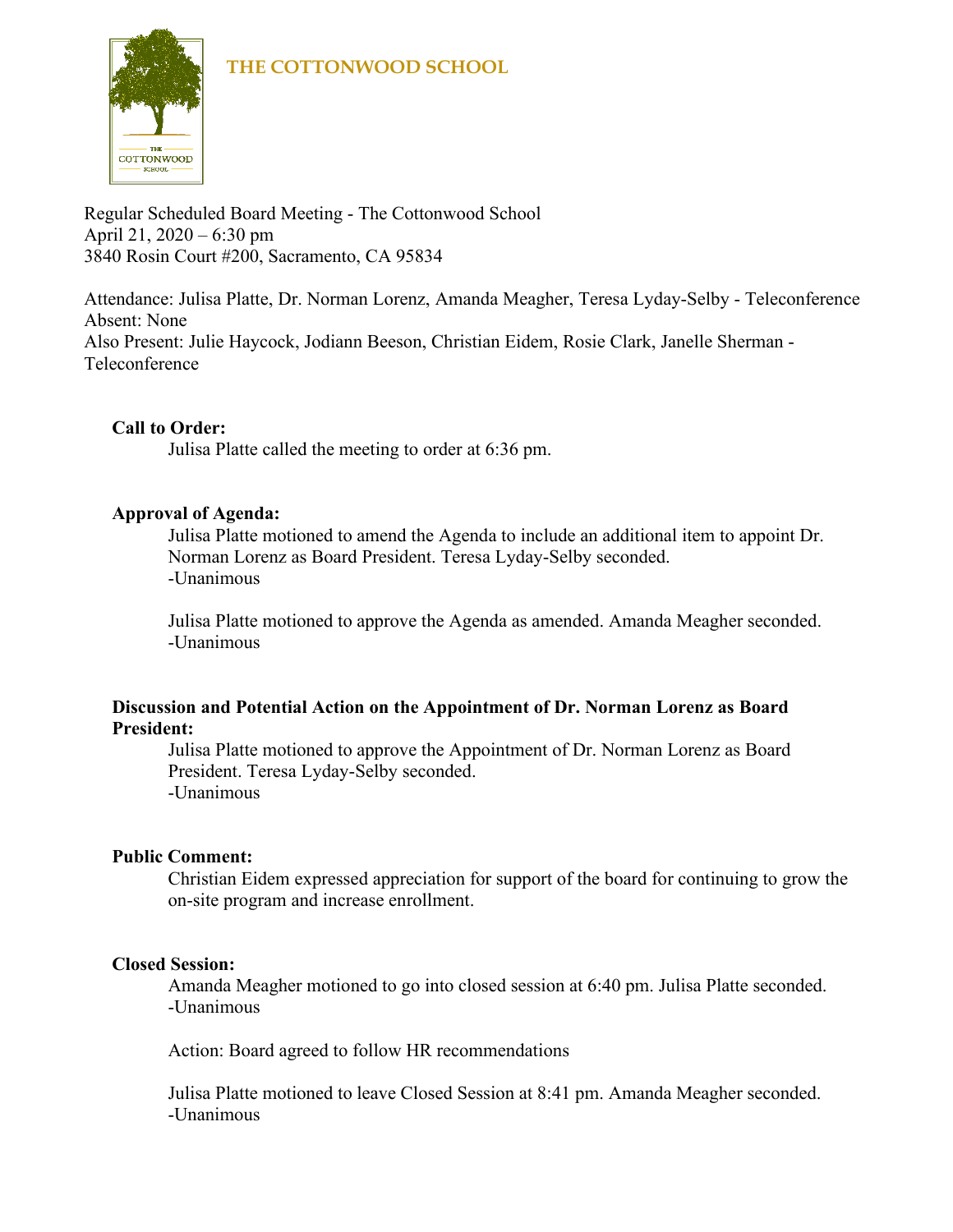# **Principal's Report:**

Julie Haycock:

- Continuing with modified learning
- SpEd increasing their work within new model
- Home study is not increasing enrollment
- 1165 students in TCS after transfers

# Jodiann Beeson:

- Continuing with distance learning
- Enrollment in onsite program: 27

# **Discussion and Potential Action on the March Board Meeting Minutes and April Special Board Meeting Minutes:**

Julisa Platte motioned to approve the March Board Meeting Minutes and April Special Board Meeting Minutes. Dr. Lorenz seconded. -Unanimous

# **Discussion and Potential Action on the March Financials:**

Board agreed to table discussion until May board meeting.

# **Discussion and Potential Action on the ICS Invoices:**

Amanda Meagher motioned to approve the ICS Invoices. Julisa Platte seconded. -Unanimous

#### **Discussion and Potential Action on the 2020-2021 Benefits Renewal:**

Dr. Lorenz motioned to approve the 2020-2021 Benefits Renewal. Julisa Platte seconded. -Unanimous

#### **Discussion and Potential Action on the Principal Title Change and Job Description:**

The board proposed the following changes to the Principal Title Change and Job Description:

- Greater than 1-year experience in leadership role
- Define education requirements
- Require MA if only 1 year of experience

The board would like to revisit this item again in May and come with more changes. They would like Julie Haycock to give input to the process as well.

Julisa Platte motioned to approve. Dr. Lorenz seconded. -Unanimous

# **Discussion and Potential Action on the Board Resolution Regarding Executive Director Authority 2020 – 4:**

Amend resolution to read the following highlighted portions:

WHEREAS, the governing board of The Cottonwood School has determined that it is in the best interests of The Cottonwood School for the Executive Director to have the authority to act without board approval when hiring, firing, and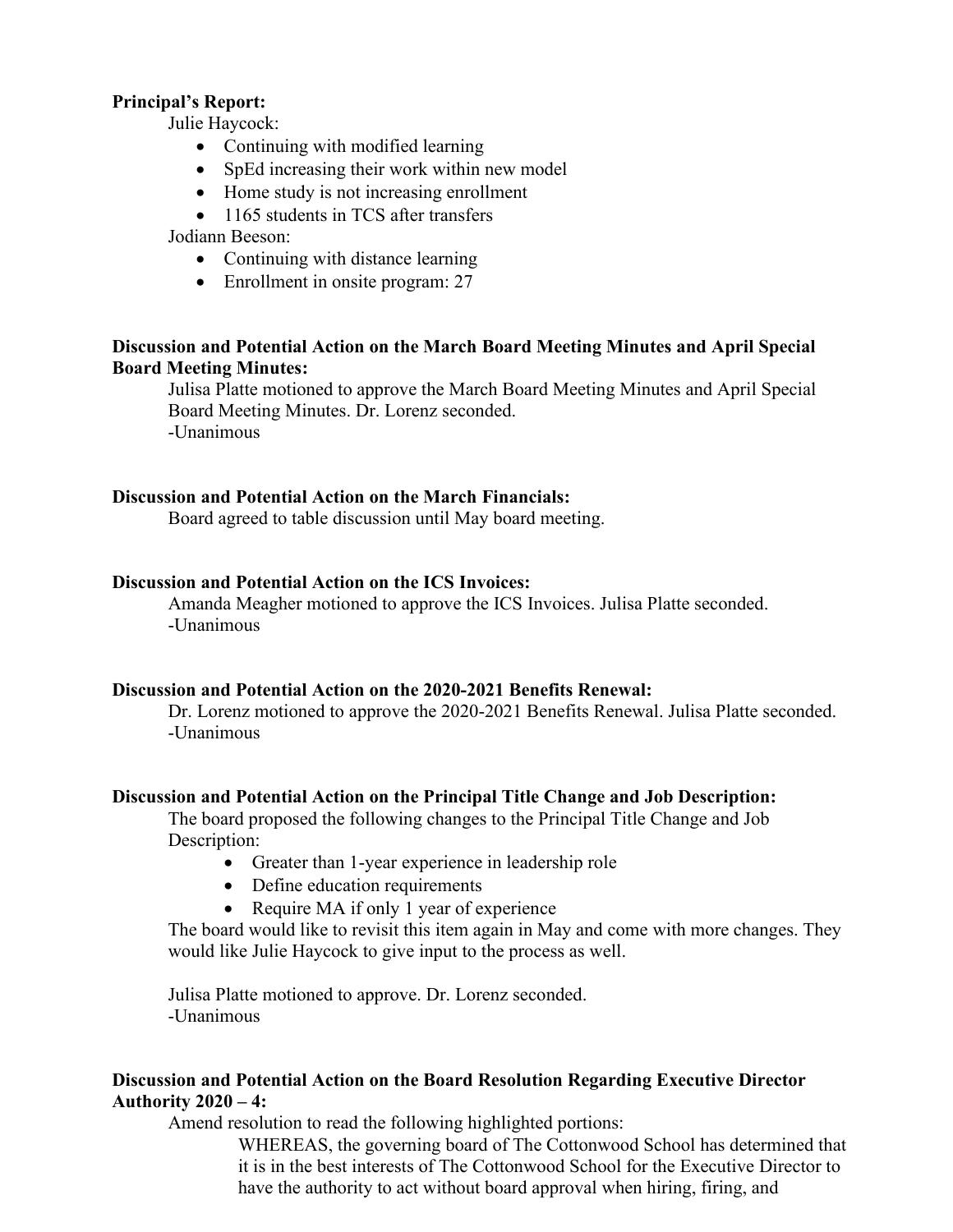evaluating staff employed by The Cottonwood School, with the exception of the role of principal;

(second paragraph stays the same)

NOW, THEREFORE, BE IT RESOLVED THAT:

The governing board of The Cottonwood School hereby grants authority to the position of Executive Director the authority to hire, fire, and evaluate staff hired by The Cottonwood School, with the exception of the role of principal, without seeking the advanced approval for those decisions, except that all hiring decisions must be in line with the current board approved budget. (fourth paragraph stays the same)

Dr. Lorenz will work with Jodiann Beeson to create a principal job description parallel to the above one.

Julisa Platte motioned to approve with amendments indicated above. Dr. Lorenz seconded. -Unanimous

# **Discussion and Potential Action on the Executive Director Evaluation Timeline and Document:**

Board agreed to table discussion until May meeting.

#### **Discussion and Potential Action on the Homeschool Teacher Contract:**

Dr. Lorenz motioned to approve the Homeschool Teacher Contract. Julisa Platte seconded. -Unanimous

#### **Discussion and Potential Action on the Site-Based Teacher Contract:**

Board agreed to table discussion until May meeting.

#### **Discussion and Potential Action on the Salary Schedule:**

Julisa Platte motioned to approve the Salary Schedule as amended by provisional changes to C Salary Schedule. Amanda Meagher seconded. -Unanimous

#### **Discussion and Potential Action on the Withdrawal Policy:**

Julisa Platte motioned to approve the Withdrawal Policy. Dr. Lorenz seconded. -Unanimous

#### **Discussion and Potential Action on the Teacher Certification Policy:**

Julisa Platte motioned to approve the Teacher Certification Policy. Amanda Meagher seconded.

-Unanimous

#### **Discussion and potential Action on the Board Resolution – High School Graduation Requirements: 2020-5:**

Dr. Lorenz motioned to approve the Board Resolution – High School Graduation Requirements: 2020-5. Julisa Platte seconded. -Unanimous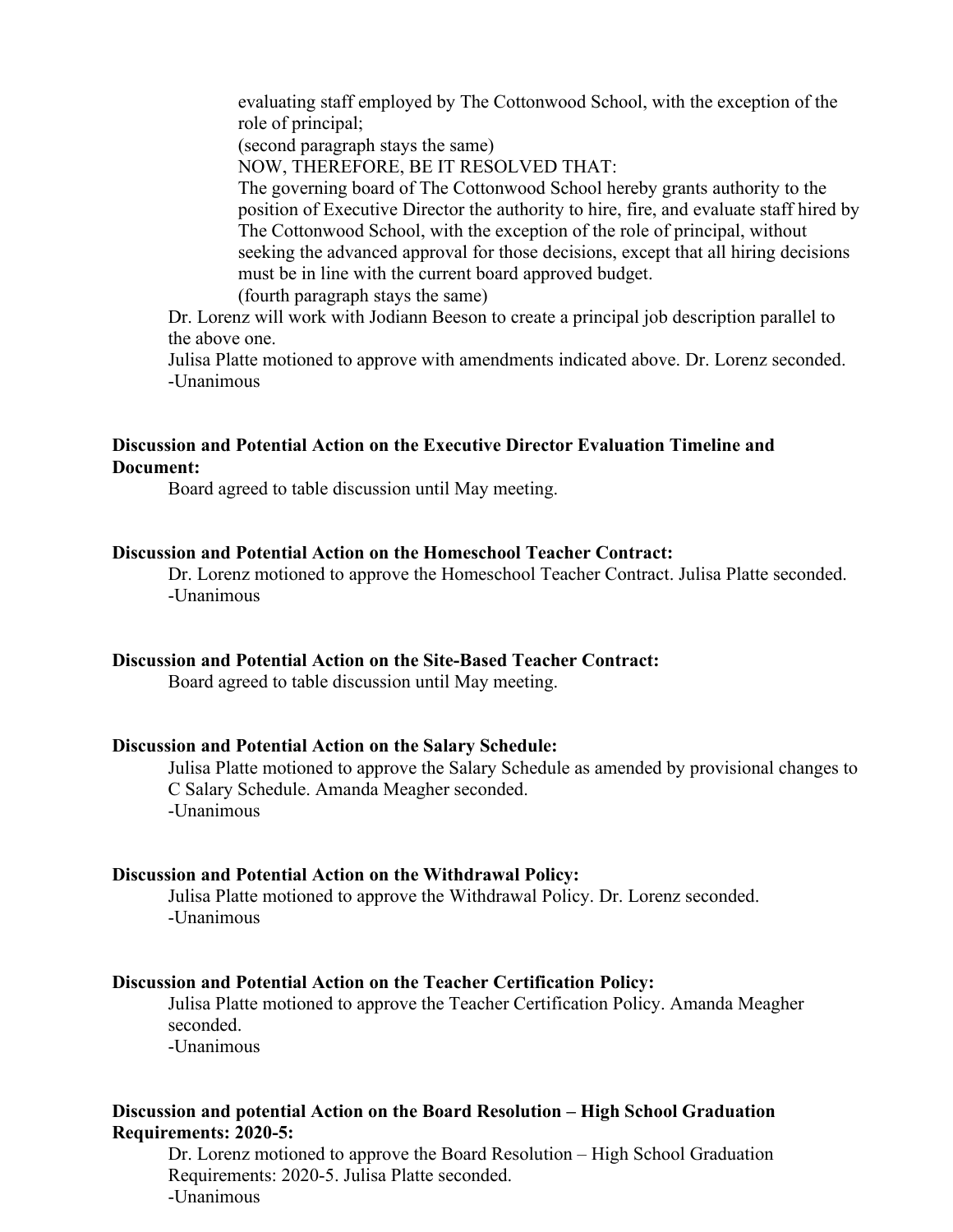#### **Discussion and Potential Action on Board Meeting Stipend:**

No vote, the Board Meeting Stipend stays as is.

#### **Discussion and Potential Action on the SELPA Representative 2020-6:**

Amanda Meagher motioned to approve Dr. Amanda Johnson as official representative to SELPA. Teresa Lyday-Selby seconded. -Julisa Platte - abstained; Dr. Lorenz - aye; Amanda Meagher - aye; Teresa Lyday-Selby aye

-Approved

#### **Discussion and Potential Action on the LCAP Goals:**

Board agreed to table this discussion until May meeting.

#### **Discussion and Potential Action on Funds to Jodiann Beeson for Marketing of Site-based Program:**

Amanda Meagher motioned to approve. Dr. Lorenz seconded. -Unanimous

#### **Next Regularly Scheduled Board Meeting:**

5/19/20 at 6:30 pm.

#### **Adjournment:**

Julisa Platte motioned to adjourn the meeting at 9:57 pm. Amanda Meagher seconded. -Unanimous

Prepared by: Bryanna Brossman

Noted by:

Hyday Solley

Board Secretary